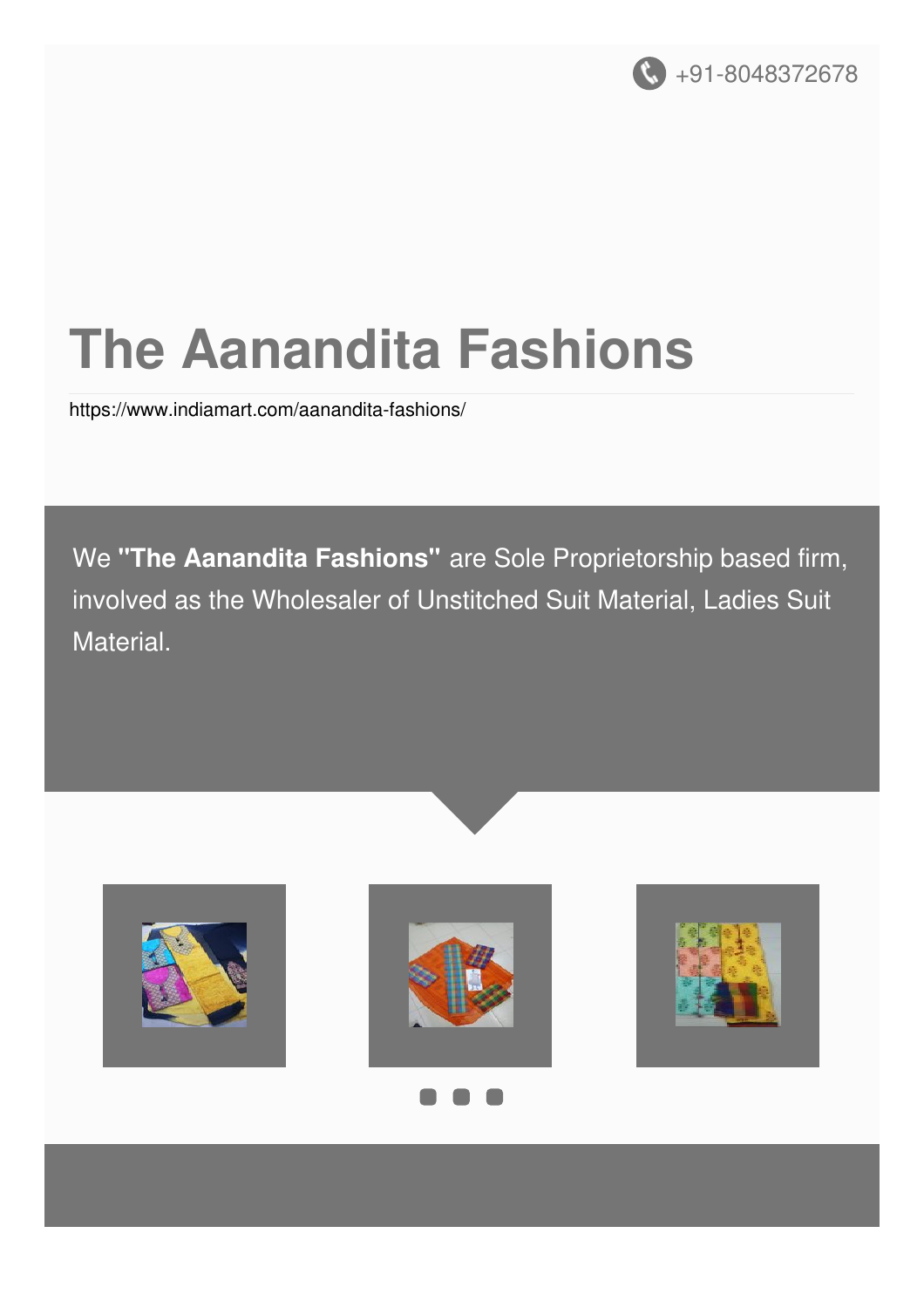### About Us

Established in the year **2017**, we, **The Aanandita Fashions**, are one of the leading Wholesaler of a wide variety of premium quality Unstitched Suit Material, Ladies Suit Material. We have constructed a wide and well functional infrastructural unit that plays an important role in the growth of our company. Applauded for their unique patterns, incredible finish, skin friendliness, and attractive patterns, the demands of our products have increased from all across the nation.

Our team of creative and innovative professionals has helped us in meeting the precise needs and requirements of the ever-changing market trends in the most efficient manner. Being our utmost priority, quality of the offered range of salwar and suits is maintained at all times through quality assurance checks. Further, our expertise primarily lies in understanding the demands of the ongoing trends and what the customers want that has to lead us to win a solidified customer base.

Under the supervision of our mentor **"Raja Ramesh Reddy,"** we have accomplished the summit of success in this competitive market. We believe that the excellent management skills of our manager are driving force behind our outstanding success in this domain.

**For more information, please visit**

<https://www.indiamart.com/aanandita-fashions/profile.html>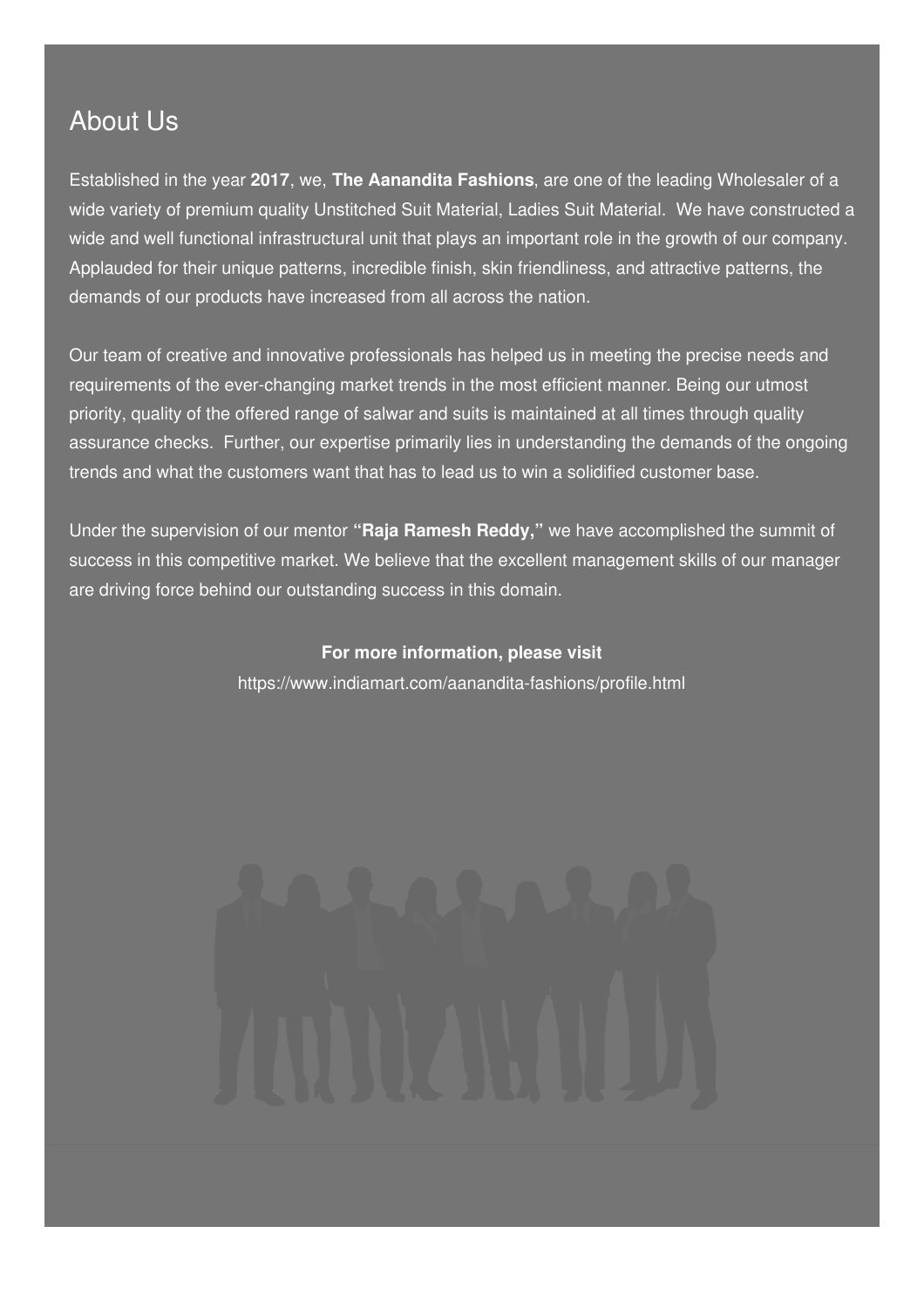#### **LADIES SUIT MATERIAL**



**Handloom Cotton Printed Suit** Material



**Elegant Print Cotton Dress** Material



Designer Cotton Dress Material



Ladies Banarasi Suit Material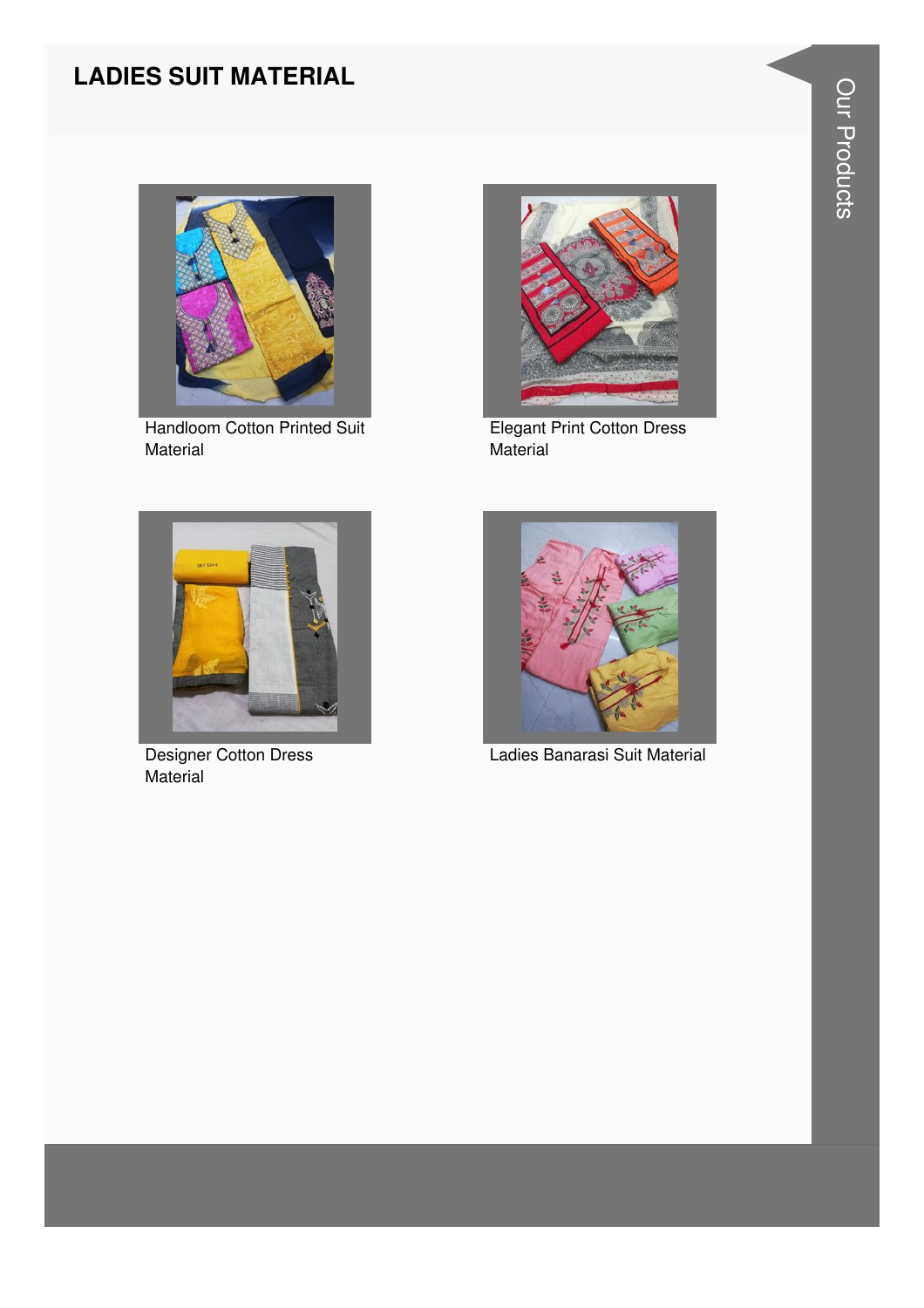#### **UNSTITCHED SUIT MATERIAL**



**Printed Cotton Suit Material** 



**Printed Cotton Suits** 



**Chanderi Dress Material** 



**Ladies Stylish Unstitched Suit**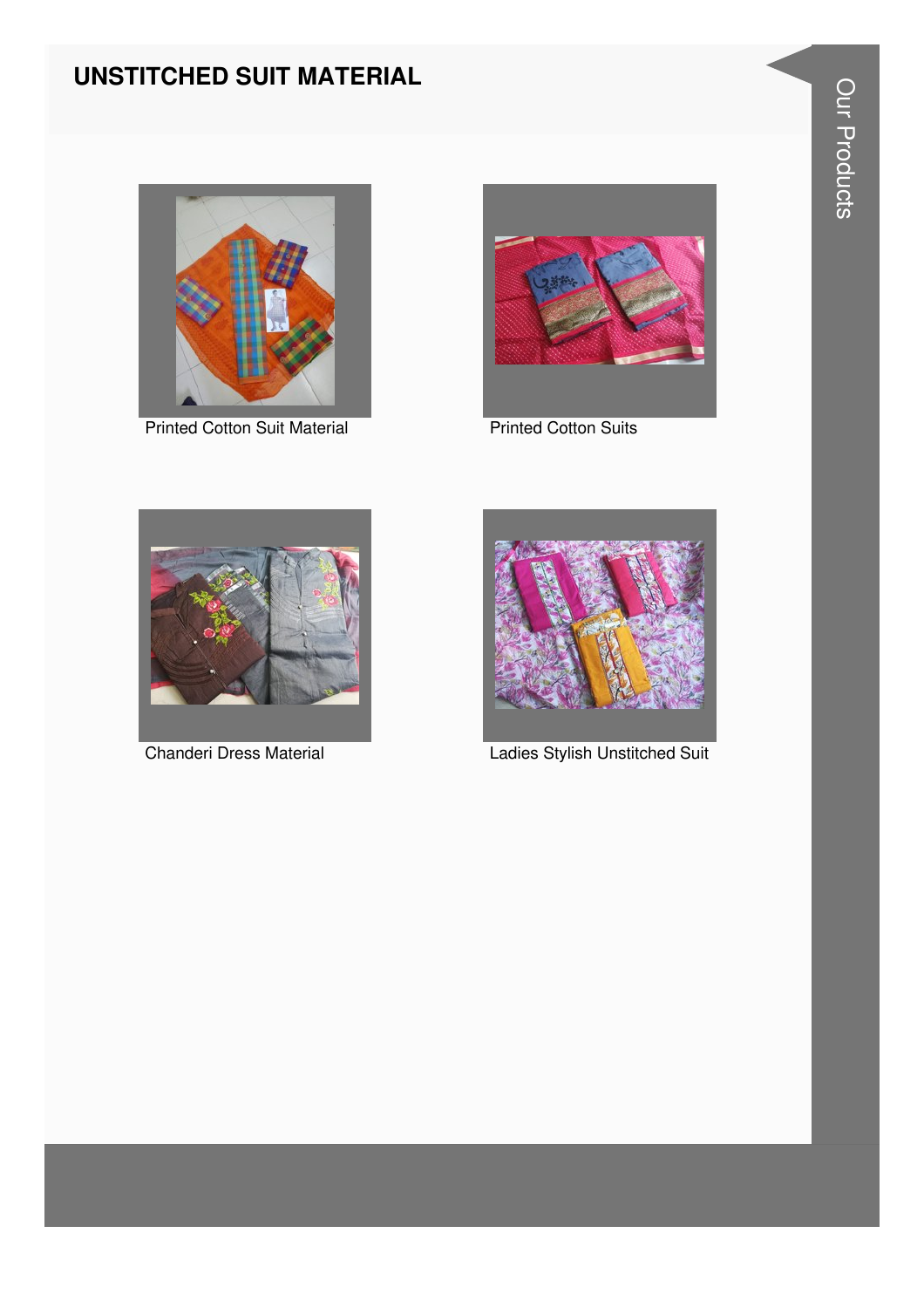#### **PRINTED MATERIALS**



**Ladies Printed Cotton Dress** Material



Designer Printed Non Catalogue Dress Materials



**Ikkat Print Cotton Dress** Material



**Cotton Printed Salwar Suit**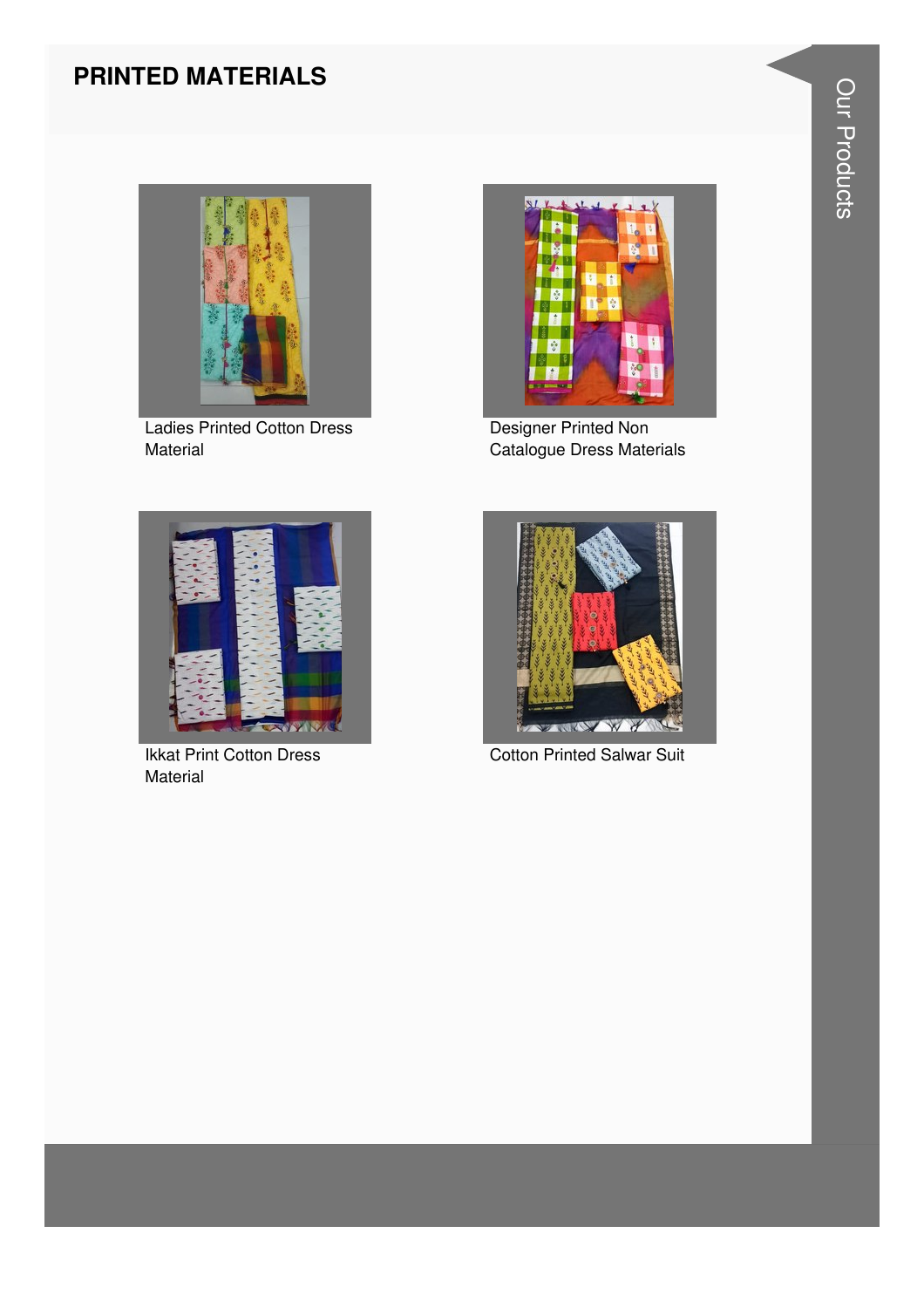#### **NEW ITEMS**



Khadi Cotton Block Print **Dress Material** 



Ladies Salwar Suits Patch Work



Banarasi Chanderi Dress **Materials** 



Mangalagiri Cotton Dress Materials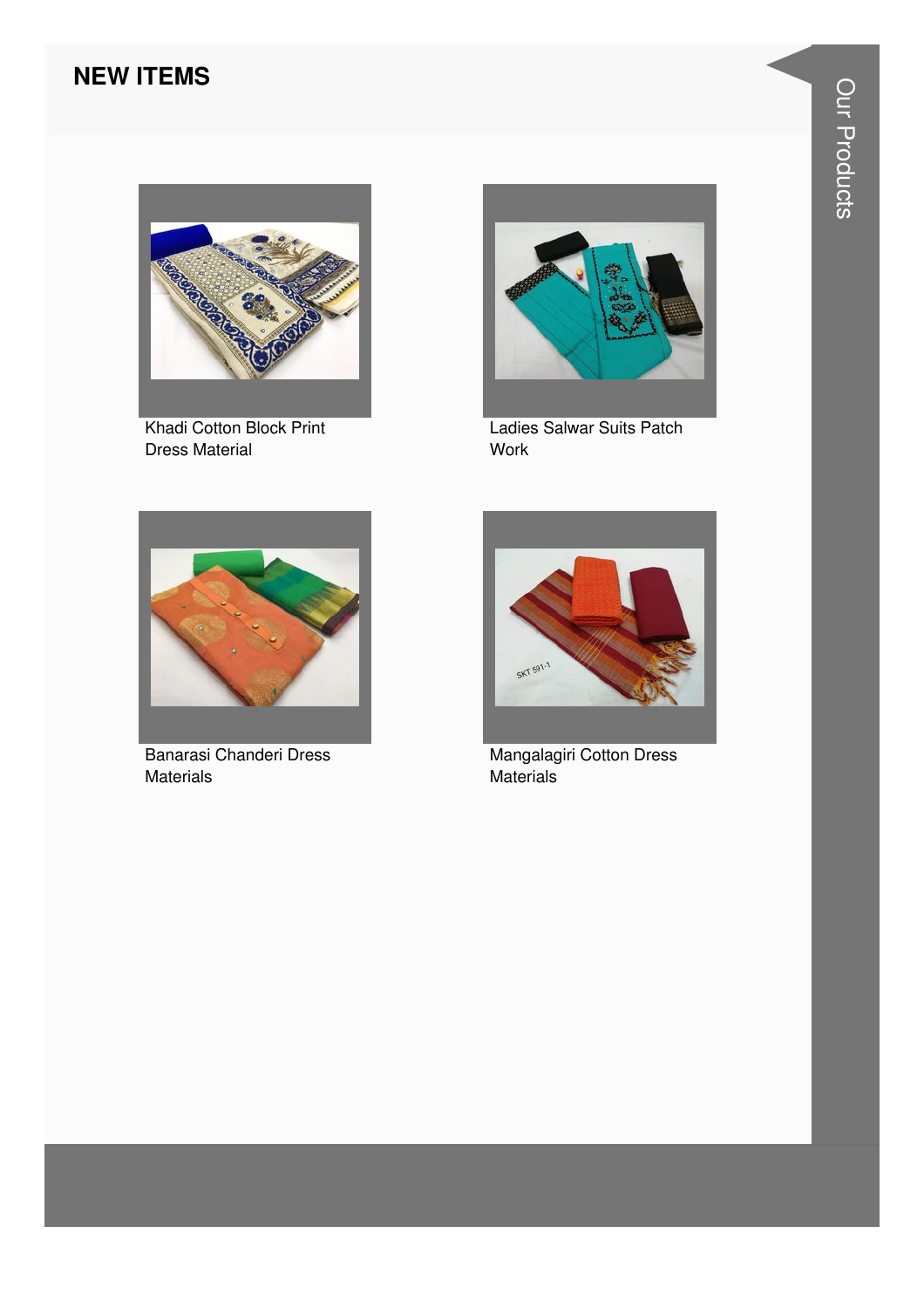#### **OTHER PRODUCTS:**



Chanderi Silk Embroidered **Dress Material** 



**Cotton Suit Material** 



**Printed Bandhani Dress** Material



Pure Cotton Bandhani Suit Material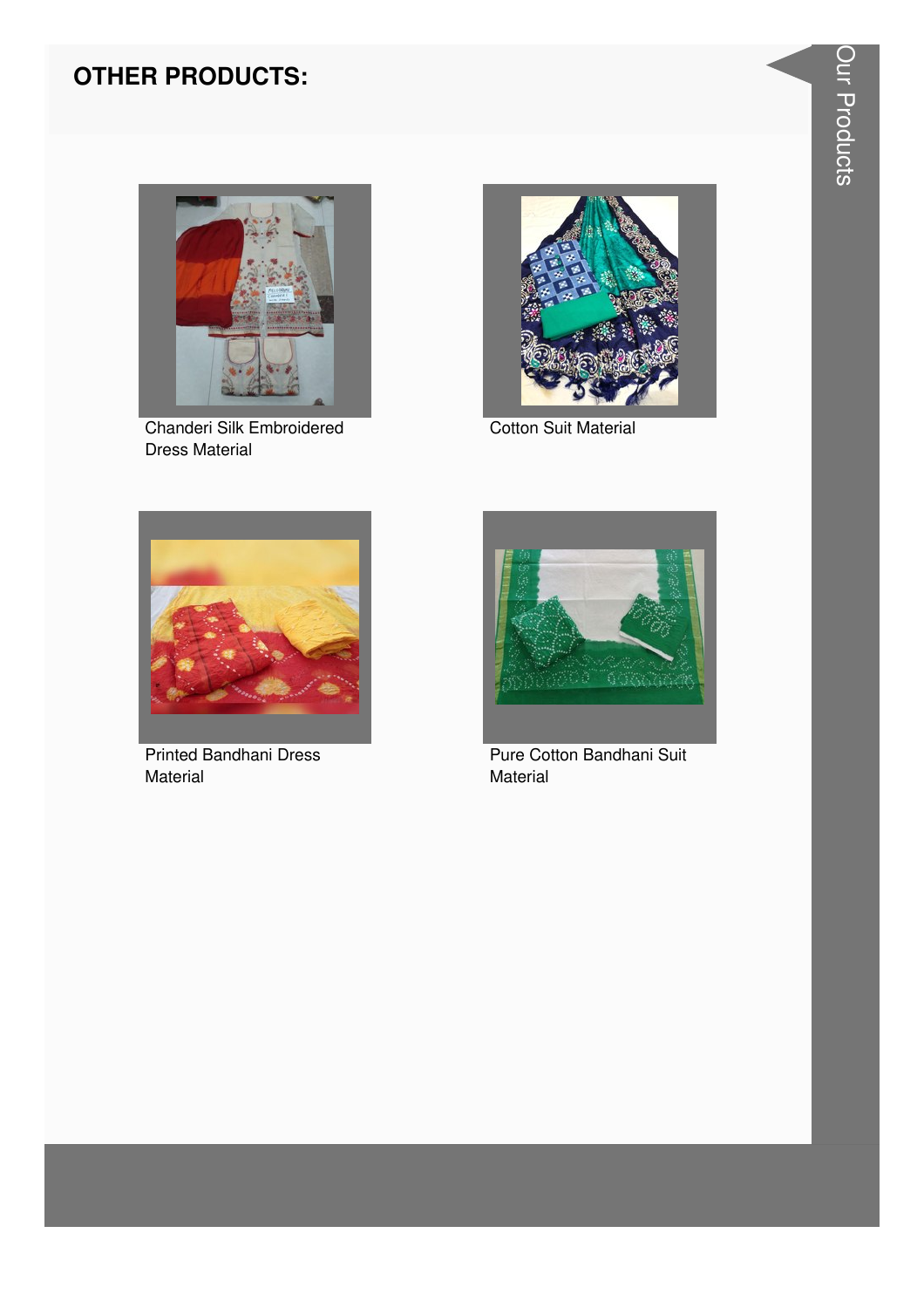#### **OTHER PRODUCTS:**



**Designer Ladies Unstitched** Suit



**Stylish Unstitched Salwar** Kameez



Mercidised Narayanpet Cotton Saree



Designer Ladies Unstitched Suit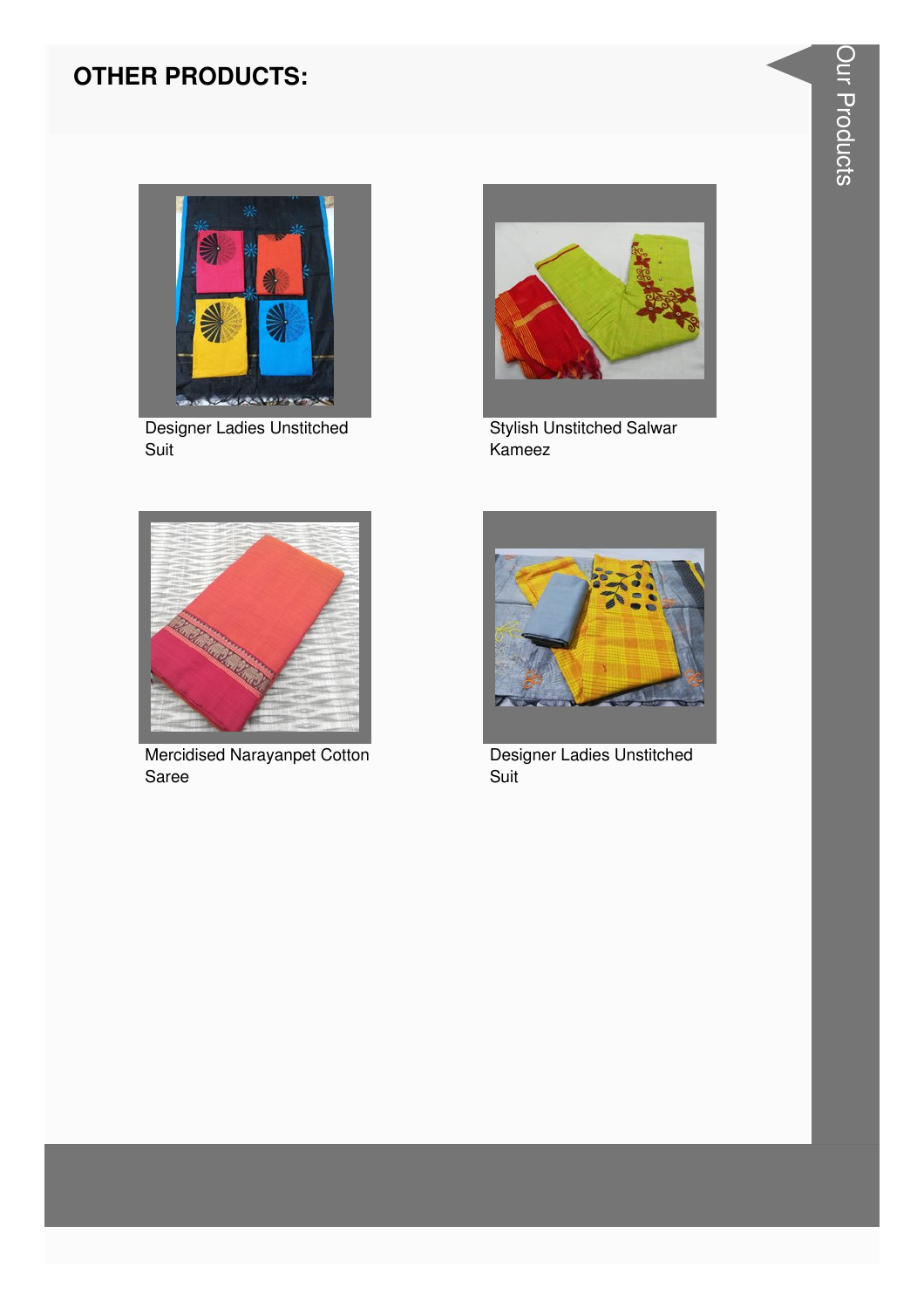## Factsheet

| Year of Establishment            | $\div$ 2017         |
|----------------------------------|---------------------|
| <b>Nature of Business</b>        | : Wholesaler        |
| <b>Total Number of Employees</b> | $: 11$ to 25 People |